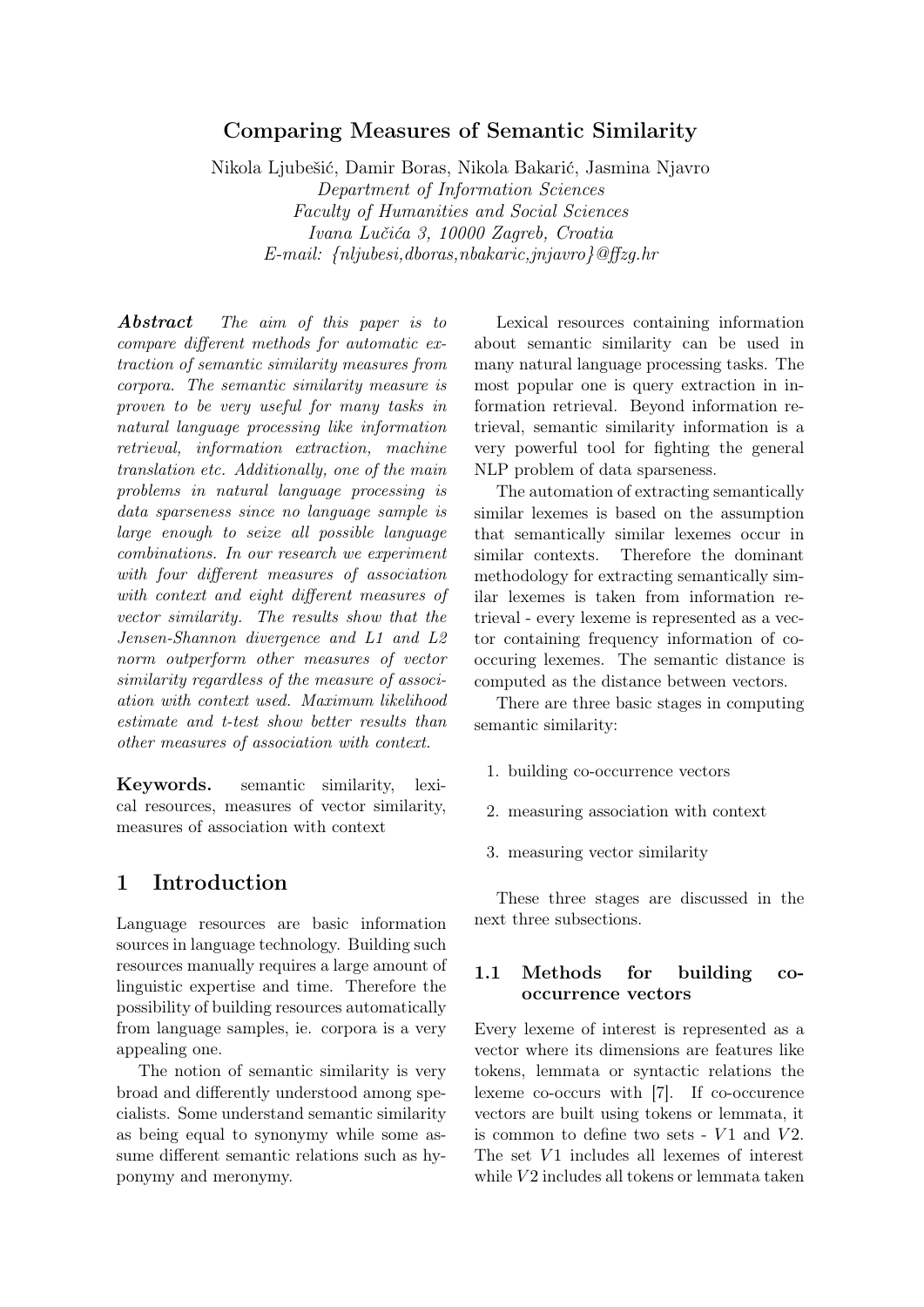as features. While building co-occurence vectors, co-occurence of features from  $V2$  with lexemes from  $V1$  is measured.

There are several methods of defining the breadth of the observed context. The most common is the window method. If using the window method, three factors have to be considered [2]:

- 1. width how many characters or words the window extends over
- 2. symmetry if the window is symmetric
- 3. boundaries whether the window is fixed regarding boundaries such as sentence and paragraph breaks

The window method used in this research considers sentence brakes as window boundaries while disregarding width and symmetry. Other research experiments with broader and narrower boundaries like documents and sentences as well as fixed width boundaries. Most window methods consider the context as bag of words while some encode relative position of the feature regarding the lexeme in the co-ocurence vectors as well.

If syntactic relations are taken as features, the relation type between the token and lexeme as well as the token are encoded into the co-occurence vector.

### 1.2 Measures of association with context

Measures of association with context are used to compute values that are included in the cooccurrence vectors. These vales are based on frequencies extracted from corpora.

Before introducing the measures of interest, methods for estimating values from corpora have to be defined. The probability of a feature is computed by maximum likelihood estimate as

$$
P(F = f) = \frac{count(F = f)}{count(F)}\tag{1}
$$

where the random variable  $F$  describes the features distribution.

Furthermore, the conditional probability of a feature given a lexeme is computed as

$$
P(F = f|L = l) = \frac{count(F = f, L = l)}{count(L = l)} \tag{2}
$$

where the random variable L describes the lemmata distribution.

The joint probability of a feature and a lexeme is computed as

$$
P(F = f, L = l) = \frac{count(F = f, L = l)}{count(L)}
$$
 (3)

This expression is derived from the expression that links joint and conditional probability

$$
P(A,B) = P(B|A)P(A) = P(A|B)P(B)
$$
\n(4)

It has to be stressed here that the estimate of the joint probability can be computed with  $count(L)$  or  $count(F)$  in the denominator which will result in different values if  $V1 \neq V2$ .

The most obvious measure of association with context is the plain frequency of cooccurence of a lexeme and a feature.

$$
assoc_{freq}(l, f) = count(l, f) \tag{5}
$$

This measure has several drawbacks that will be discussed while introducing other measures.

The second most obvious measure would be the relative frequency of a lexeme given a feature, ie. the conditional probability of a feature given a lexeme, ie. a normalized vector which is given by

$$
assoc_{prob}(l, f) = P(f|l)
$$
 (6)

Main advantage of this measure in comparison to the absolute frequency is that vectors are set to equal length which makes vectors of very frequent lexeme easier comparable to vectors of infrequent lexemes.

The next possible measure is pointwise mutual information [1] which computes how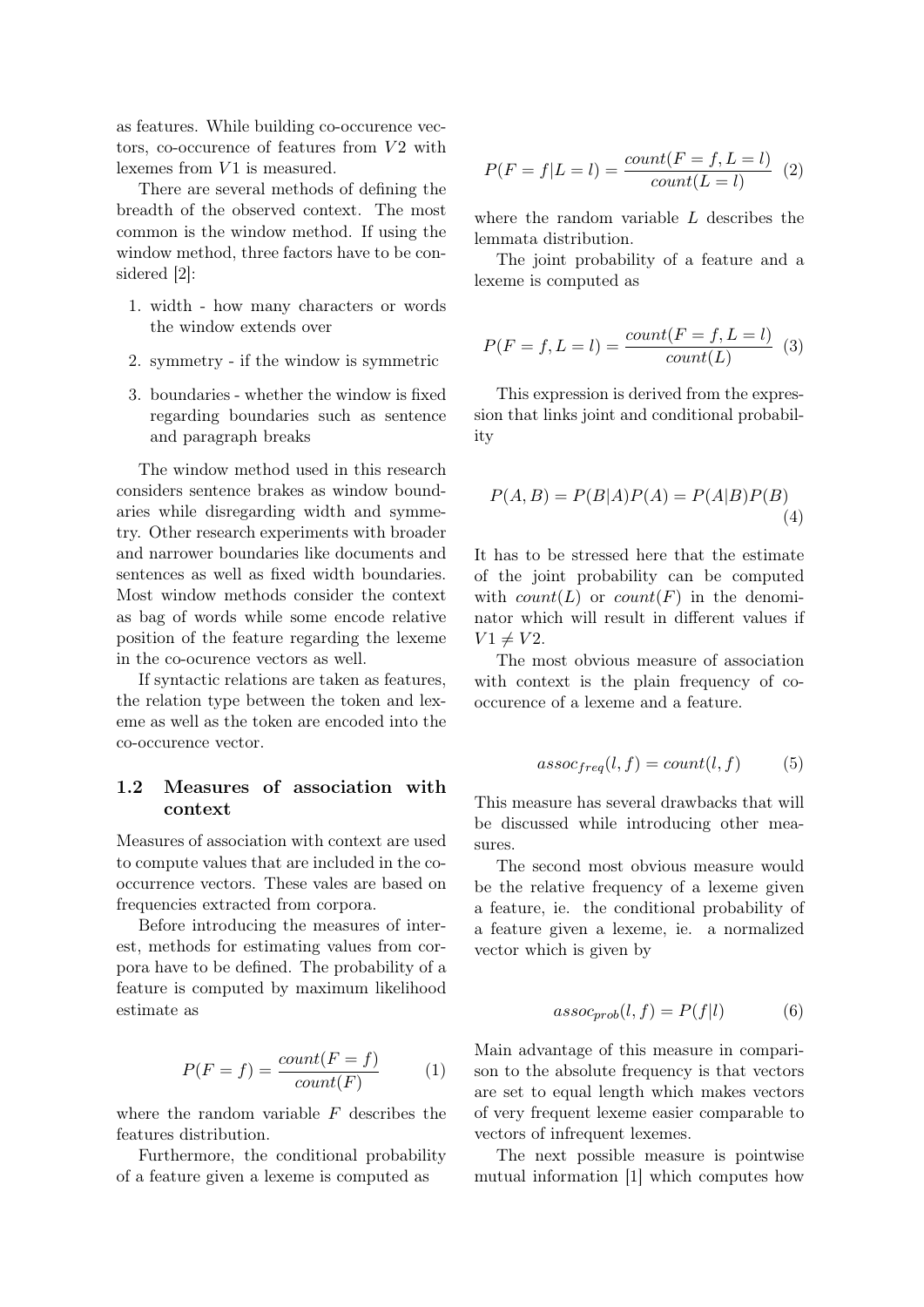often a lexeme and a feature co-occur, compared with what would be expected if they were independent. This measure is computed as

$$
assoc_{PMI}(l, f) = \log_2 \frac{P(l, f)}{P(l)P(f)} \tag{7}
$$

Main advantage of this measure comparing to the probability measure is that it penalizes co-occurence with features not specific for the lexeme of interest.

Another measure that attempts to capture the same intuition as pointwise mutual information is the t-test statistic which computes the difference between observed and expected means, normalized by the variance. The higher the value of  $t$ , the more likely we can reject the null hypothesis that the observed and expected means are the same. This measure is computed in [2] as follows:

$$
assoc_{t-test}(l, f) = \frac{P(l, f) - P(l)P(f)}{\sqrt{P(l)P(f)}} \quad (8)
$$

#### 1.3 Measures of vector similarity

Measures of vector similarity are used to compare two vectors, ie. lexemes built from association measures for features used to describe the lexemes.

The simplest two measures of vector similarity are the Manhattan and Euclidean distance. The first one calculates the distance between vectors on all dimensions whilst Euclidean distance measures the geometric distance between the two vectors. They are computed by the next two expressions:

$$
dist_{manhattan}(\vec{l_1}, \vec{l_2}) = \sum_{i=1}^{N} |l_{1i} - l_{2i}| \qquad (9)
$$

$$
dist_{euclidean}(\vec{l_1}, \vec{l_2}) = \sqrt{\sum_{i=1}^{N} (l_{1i} - l_{2i})^2}
$$
 (10)

After [6], the main problem especially with the Euclidean distance is that it turns out to

be very sensible to extreme values, ie. outliers in the vectors. Our intuition is that this holds especially if the vectors are not normalized underestimating the similarity of frequent and infrequent lexemes.

A measure used in information retrieval is the dot product operator from linear algebra. If the vectors are normalized, that measure is equal to the cosine between the two vectors. The cosine similarity measure is computed by

$$
sim_{cosine}(\vec{l_1}, \vec{l_2}) = \frac{\sum_{i=1}^{N} l_{1i} * l_{2i}}{\sqrt{\sum_{i=1}^{N} l_{1i}^2} \sqrt{\sum_{i=1}^{N} l_{2i}^2}}
$$
\n(11)

The Jaccard measure is also derived from information retrieval. The measure was originally designed for binary vectors. It divides the number of equal features with the number of features in general.

$$
sim_{Jaccard\_bin}(l_1, l_2) = \frac{|l_1 \cap l_2|}{|l_1 \cup l_2|} \tag{12}
$$

The measure was extended by [4] to vectors with weighted associations as follows:

$$
sim_{Jaccard}(\vec{l_1}, \vec{l_2}) = \frac{\sum_{i=1}^{N} min(l_{1i}, l_{2i})}{\sum_{i=1}^{N} max(l_{1i}, l_{2i})}
$$
 (13)

The Dice measure is very similar to the Jaccard measure and is also introduced from information retrieval. It is computed as

$$
sim_{Dice\_bin}(l_1, l_2) = \frac{2 * |l_1 \cap l_2|}{|l_1| + |l_2|} \tag{14}
$$

There are also equivalents of the Dice measure for weighted associations. The one suggested in [2] is

$$
sim_{Dice}(\vec{l_1}, \vec{l_2}) = \frac{2 * \sum_{i=1}^{N} min(l_{1i}, l_{2i})}{\sum_{i=1}^{N} (l_{1i}, l_{2i})}
$$
(15)

The last measure used in this research is from the family of information-theoretic distributional similarity measures [3]. The intuition of these methods is that two vectors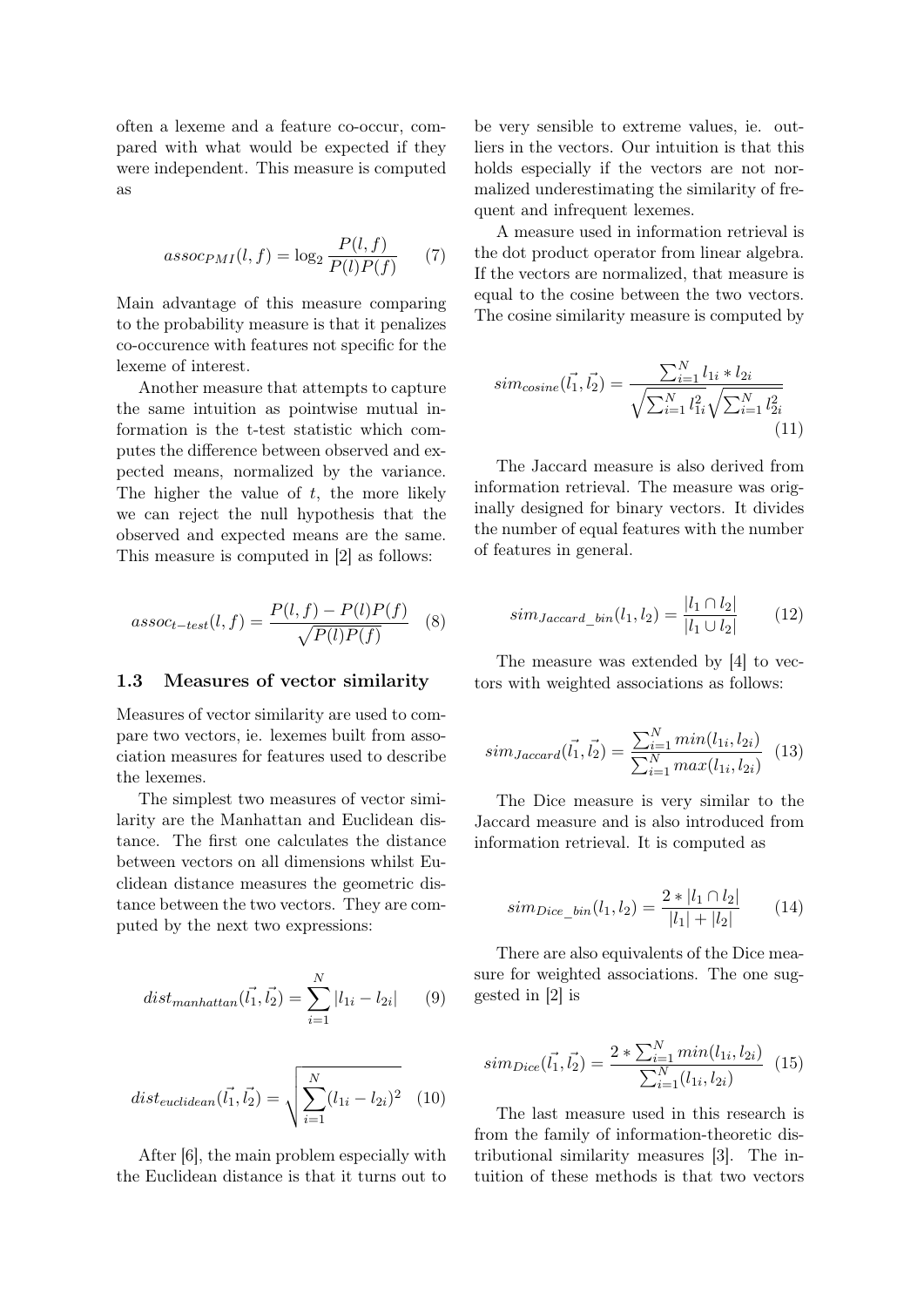Table 1: Vjesnik corpus data

| number of tokens     | 79,566,904 |
|----------------------|------------|
| number of sentences  | 3,730,729  |
| number of paragraphs | 1,300,785  |
| number of articles   | 205,686    |

 $\vec{l}_1$  and  $\vec{l}_2$  are similar to the extent that their probability distributions  $P(f|l_1)$  and  $P(f|l_2)$ are similar. The basis of comparing two probability distributions is set by the Kullback-Leibler divergence [5]

$$
D(P||Q) = \sum_{x} P(x) \log \frac{P(x)}{Q(X)} \qquad (16)
$$

which has the negative property that it is undefined when  $Q(x) = 0$  and  $P(x) \neq 0$  which is quite often because of the sparseness of the co-occurence matrix.

Therefore there are some alternatives like the Jensen-Shannon divergence [6] which bypasses the negative properties of the Kullback-Leilbler divergence:

$$
sim_{JS}(\vec{l_1}, \vec{l_2}) = D(\vec{l_1}||\frac{\vec{l_1} + \vec{l_2}}{2}) + D(\vec{l_2}||\frac{\vec{l_1} + \vec{l_2}}{2})
$$
\n(17)

## 2 The experiment

In this research the Vjesnik corpus is used. It consists of articles from the on-line version of the Croatian daily newspaper Vjesnik from 1999 to 2007 [8]. The corpus is POS-tagged with the tagger described in [9]. Some data about the corpus is showed in Table 1.

The co-occurence matrix is built for 1,000 most frequent common nouns omitting the first 100. The 1,000 co-occurence vectors are built from co-occurence with common nouns inside a paragraph. Therefore,  $V1$ contains  $1,000$  elements while  $V2$  contains all the 15,978 common nouns in the corpus. The highest frequency of a considered lexeme is 26,845 while the minimum frequency is 3,331. The maximum frequency of a feature is 316,911 while the minimum is, as expected, 1.

Out of 1000 considered lexemes five are chosen randomly for the experiment. They are: "ustav" (constitution), "istup" (offset (action)), "suđenje" (trial), "serija" (series) and "prihod" (income).

Four different measures of association with context introduced in the previous section are applied: raw frequency, maximum likelihood estimate, pointwise mutual information and t-test.

Eight different measures of vector similarity introduced in the previous section are applied: L1 (Manhattan distance), L2 (Euclidean distance), cosine similarity, binary Jaccard similarity, Jaccard similarity, binary dice similarity, dice similarity and Jensen-Shannon divergence.

Since binary Jaccard and binary dice similarity work with binary vectors which makes the measures of association with context obsolete,  $2+6*4=26$  different experiments for every lexeme are undertaken.

For evaluation a gold standard defined by three human annotators is used. Human annotators are given lists of lexemes possibly related to the selected lexemes. These lists are defined as an union of top twenty answers of all 26 methods. For all five lexemes 390 lexemes (78 on average) are chosen. Each human annotator is given a text file with the lexemes of interest followed by the candidates in alphabetical order. The human annotators are given instructions to grade every lexeme with grades from 1 to 4 where the grades stand for "not similar", "rather not similar", "rather similar" and "similar".

The interannotator agreement between two annotators is calculated as

$$
IAA(\vec{g_1}, \vec{g_2}) = 1 - \frac{\sum_{i=1}^{N} |g_{1i} - g_{2i}|}{\sum_{i=1}^{N} 3}
$$
 (18)

The gold standard used to evaluate each of the 26 methods consists of selected lexemes with pairs of semantically similar lexemes and their grades attached. The grades are calculated as the mean of the grades given by human annotators.

In evaluating the 26 methods a loss function based on the inverse ranking is used. It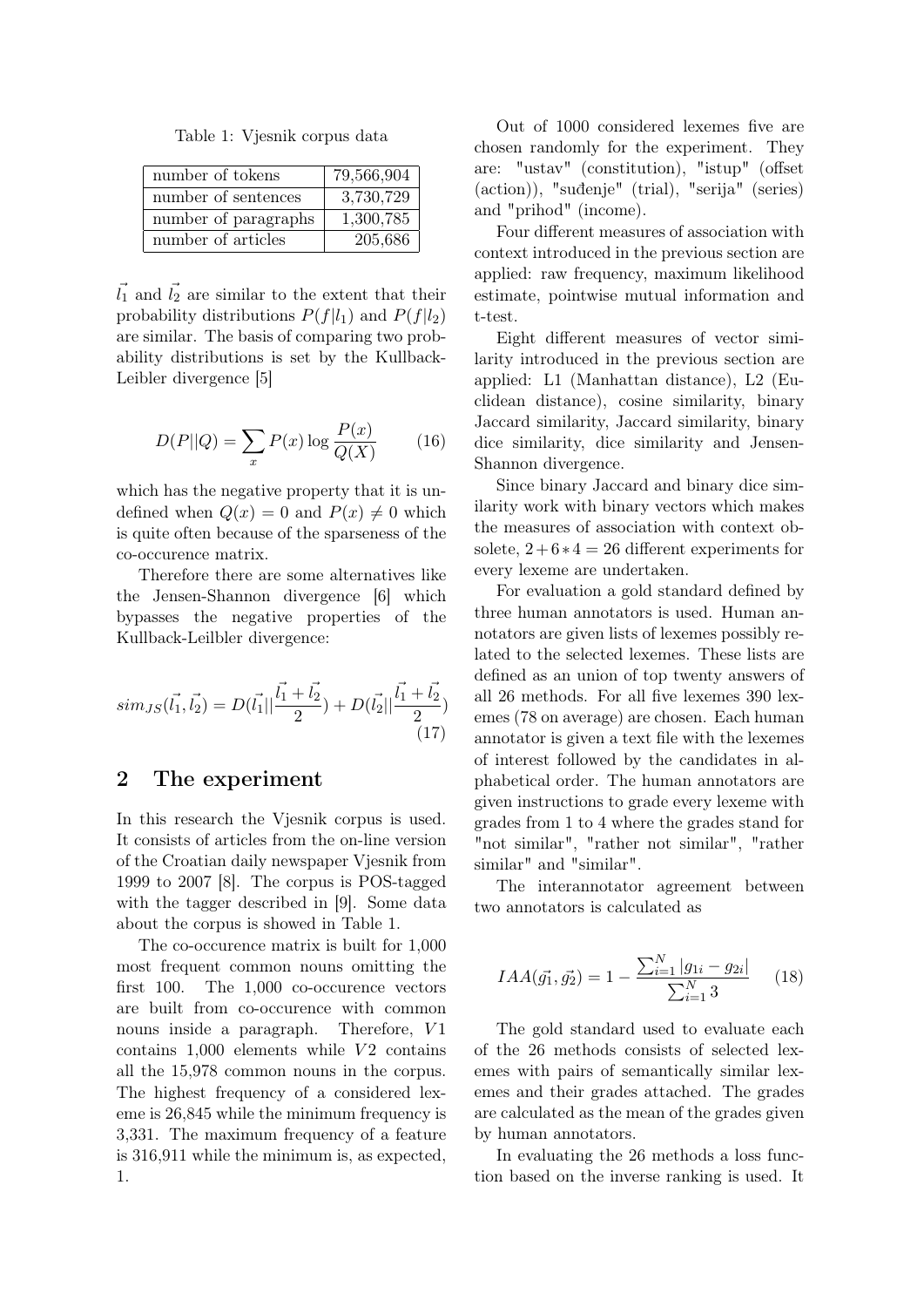|         | <b>FREQ</b> | <b>NOC</b> | AG   | <b>IAA</b>       |
|---------|-------------|------------|------|------------------|
| ustav   | 3,299       | 89         | 1.96 | $.7803 \pm .018$ |
| istup   | 3,454       | 103        | 2.16 | $.7584 \pm .024$ |
| suđenje | 11,173      | 51         | 2.71 | $.8519 \pm .019$ |
| serija  | 5,865       | 94         | 1.74 | $.7849 \pm .018$ |
| prihod  | 11,531      | 53         | 2.42 | $.7862 \pm .022$ |

Table 2: Results of annotation by human annotators

uses the ranking vector of the lexeme provided by the method and the grade vector built from the gold standard.

$$
L(\vec{r}, \vec{g}) = \sum_{i=1}^{N} \frac{4}{i} - \sum_{i=1}^{N} \frac{g_i}{r_i}
$$
 (19)

The loss function is computed as the difference between the maximum value (all lexemes receiving the highest score) and the value provided by the gold standard. Each of these two values are computed as fractions of the grade and the ranking, rewarding mostly high grades on high ranks.

## 3 Results

Table 2 shows the results of the human annotation.

The frequencies of the lexemes are given in Table 2 in column FREQ.

The number of candidates given to human annotators is given in Table 2 in column NOC (number of candidates).

The average grade given to the candidates by the human annotators is 2.2. The average grade regarding a specific lexeme is given in Table 2 in column AG (average grade).

The interannotator agreement is on average  $0.7885 \pm 0.0134 SE$ . The interannotator agreement for a specific lexeme is given in Table 2 in column IAA (interannotator agreement).

The data in Table 2 shows that the most frequent lexemes (trial and income) have the least number of candidates. In our opinion there are three reasons for that: higher frequency, low level of polysemy and semantic

| VS              | <b>AWC</b> | $loss mean \pm SE$ |
|-----------------|------------|--------------------|
| js              | mle        | $2.89 \pm 0.5618$  |
| 11              | mle        | $2.89\pm0.5779$    |
| $12 \,$         | mle        | $3.08\pm0.6104$    |
| js              | t-test     | $3.25 \pm 0.4459$  |
| js              | freq       | $3.63 \pm 0.6226$  |
| 11              | t-test     | $3.65\pm0.6404$    |
| 11              | freq       | $3.79\pm0.6332$    |
| 12              | freq       | $3.87 \pm 0.7309$  |
| $\overline{11}$ | pmi        | $3.83 \pm 0.7663$  |
| $\overline{12}$ | pmi        | $4.10 \pm 0.7827$  |
| js              | pmi        | $4.10 \pm 0.7911$  |
| $\overline{12}$ | t-test     | $4.11\pm0.8062$    |
| jaccard         | mle        | $5.35\pm0.5519$    |
| dice            | mle        | $5.35\pm0.5519$    |
| cosine          | freq       | $5.35\pm1.0453$    |
| cosine          | mle        | $5.35\pm1.0453$    |
| cosine          | t-test     | $5.50\pm1.0313$    |
| cosine          | pmi        | $5.65\pm0.9311$    |
| jaccard         | t-test     | $6.31 \pm 0.8630$  |
| $\mathrm{dice}$ | t-test     | $6.31\pm0.8630$    |
| jaccard         | freq       | $6.34 \pm 0.8473$  |
| dice            | freq       | $6.34 \pm 0.8473$  |
| jaccard         | pmi        | $6.60\pm0.7742$    |
| dice            | pmi        | $6.60 \pm 0.7742$  |
| jaccard bin     |            | $6.89 \pm 0.6025$  |
| dice bin        |            | $6.89 \pm 0.6025$  |

Table 3: Loss mean for all lexemes concerning measures used

concreteness. We believe that the latter two have greater impact. These two lexemes also have the highest average grade and interannotator agreement.

On the other hand, the lexeme offset is most abstract and therefore has the highest number of candidates and the lowest interannotator agreement.

Both offset and series are highly polysemous and therefore have the highest number of candidates. Series has a higher interannotator agreement probably because of the lowest average grade.

The data shows that the highest interannotator agreement have lexemes with best and worst average grades.

The results of the 26 experiments with different measures of vector similarity and as-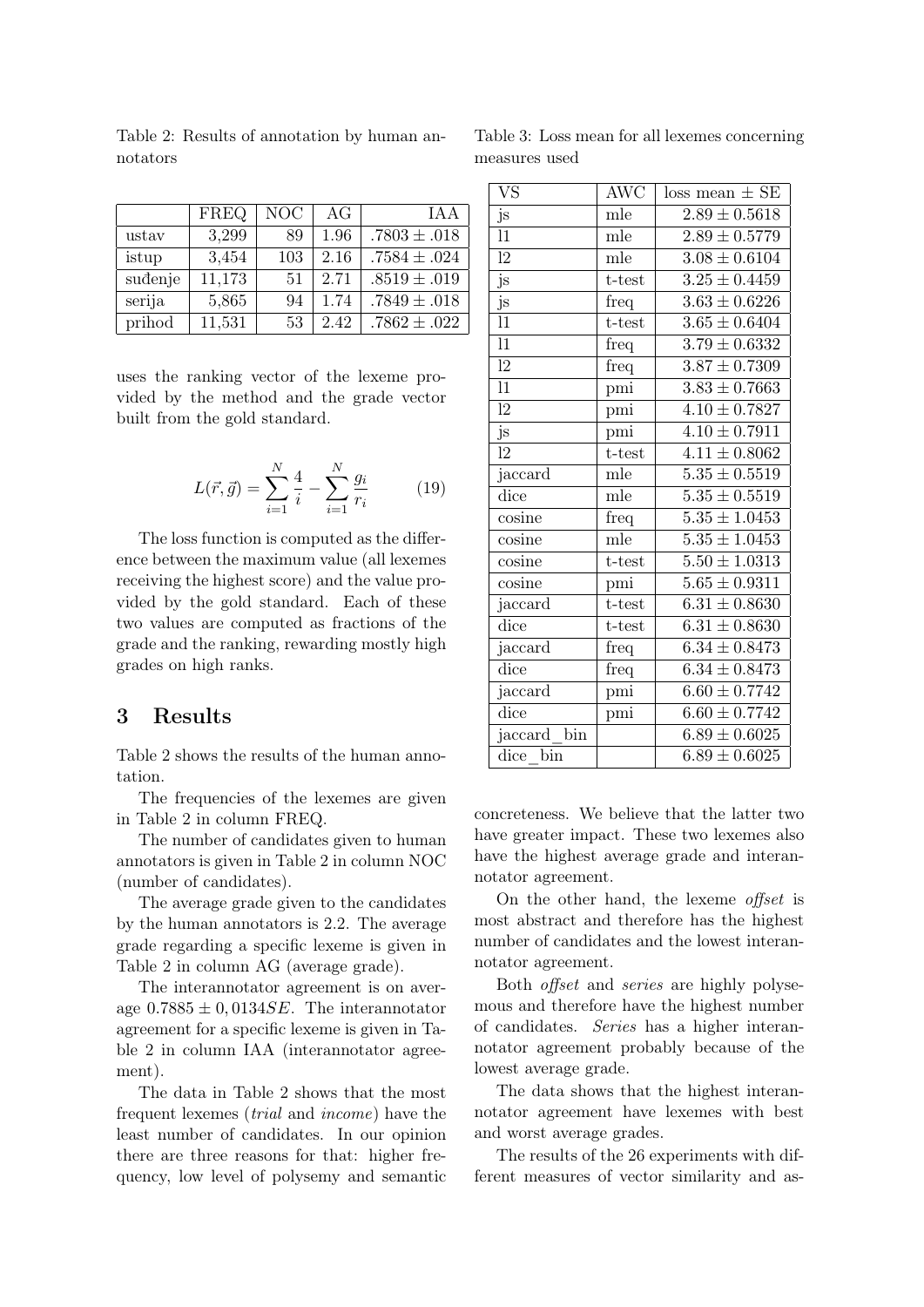| lexeme  | $loss mean \pm SE$ |
|---------|--------------------|
| ustav   | $5.43 \pm 0.3470$  |
| istup   | $4.56 \pm 0.2710$  |
| suđenje | $3.18 \pm 0.3261$  |
| serija  | $7.12 \pm 0.3286$  |
| prihod  | $4.32 \pm 0.2533$  |

Table 4: Loss mean for specific lexemes

Table 5: Minimum loss and methods applied for specific lexemes

| lexeme  | VS | <b>AWC</b> | min loss |
|---------|----|------------|----------|
| ustav   | js | mle        | 2.99     |
| istup   | 11 | mle        | 1.88     |
| suđenje | js | mle        | 1.41     |
| serija  | 12 | mle        | 4.57     |
| prihod  | js | freq       | 2.57     |

sociation with context are given in Table 3. They are sorted by the loss mean and the standard error.

The results show that the strongest variable regarding the loss mean is the vector similarity measure. The first half of the list consists of a combination of the Jensen-Shannon divergence and L1 and L2 measures. The second half consists of the remaining vector similarity measures - cosine, Jaccard and Dice measures. The binary measures show highest loss mean.

Best results concerning the measure of association with context shows the maximum likelihood estimate, followed by t-test and raw frequency. Pointwise mutual information shows weakest results.

The reason for the success of the MLE measure is in our opinion twofold - on one hand Jansen-Shannon divergence, the most successful measure, expects this measure and on the other hand only common nouns are used as features which makes additional weighting less important.

In Table 4 and Table 5 loss mean and the minimum for every specific lexeme are showed. As expected, the loss mean variable strongly correlates with the average grade variable and minimum loss variable.

The best result in this research is achieved

for the lexeme trial with the following top 20 results: trial, witness, indictment, verdict, accused, attorney, judge, prosecutor, custody, investigation, prison, testimony, murder, female judge, evidence, charge, bar, sentence, appeal, crime. All the original Croatian lexemes are rather monosemous and specific for the topic.

# 4 Conclusion

In this research several methods of vector similarity and association with context are evaluated in the process of extracting semantically similar lexemes from the corpus. In building the co-occuring matrix the sentence window is used. Co-occurence vectors of only 1,000 most frequent common nouns are built only with information about co-occurring common nouns. The gold standard is built by three human annotators using a union of top results of all methods. All together, 26 different combinations of vector similarity and association with context are evaluated.

The results show that Jensen Shannon divergence and L1 and L2 measures outperform the remaining vector similarity measures.

The best measure of association with context is the maximum likelihood estimate. The reason that more sophisticated measures like the t-test or pointwise mutual information underperformed probably lies in the fact that only common noun co-occuring information is used which is generally very informative.

The distribution of grades given by human annotators shows that there is a high amount of medium grades. Namely, the methods extract a large amount of topically similar lexemes that are mostly graded with grades 2 and 3. We claim that the reason for that is the size of the window applied. Our assumption is that a narrower window would produce more real synonyms and near-synonyms. Such a large window has the consequence that nouns that often co-occur are represented by more similar vectors than it would be if the window was narrower.

Further research has to emphasize primarily the variable of window size. Additionally, a larger number of lexemes has to be included